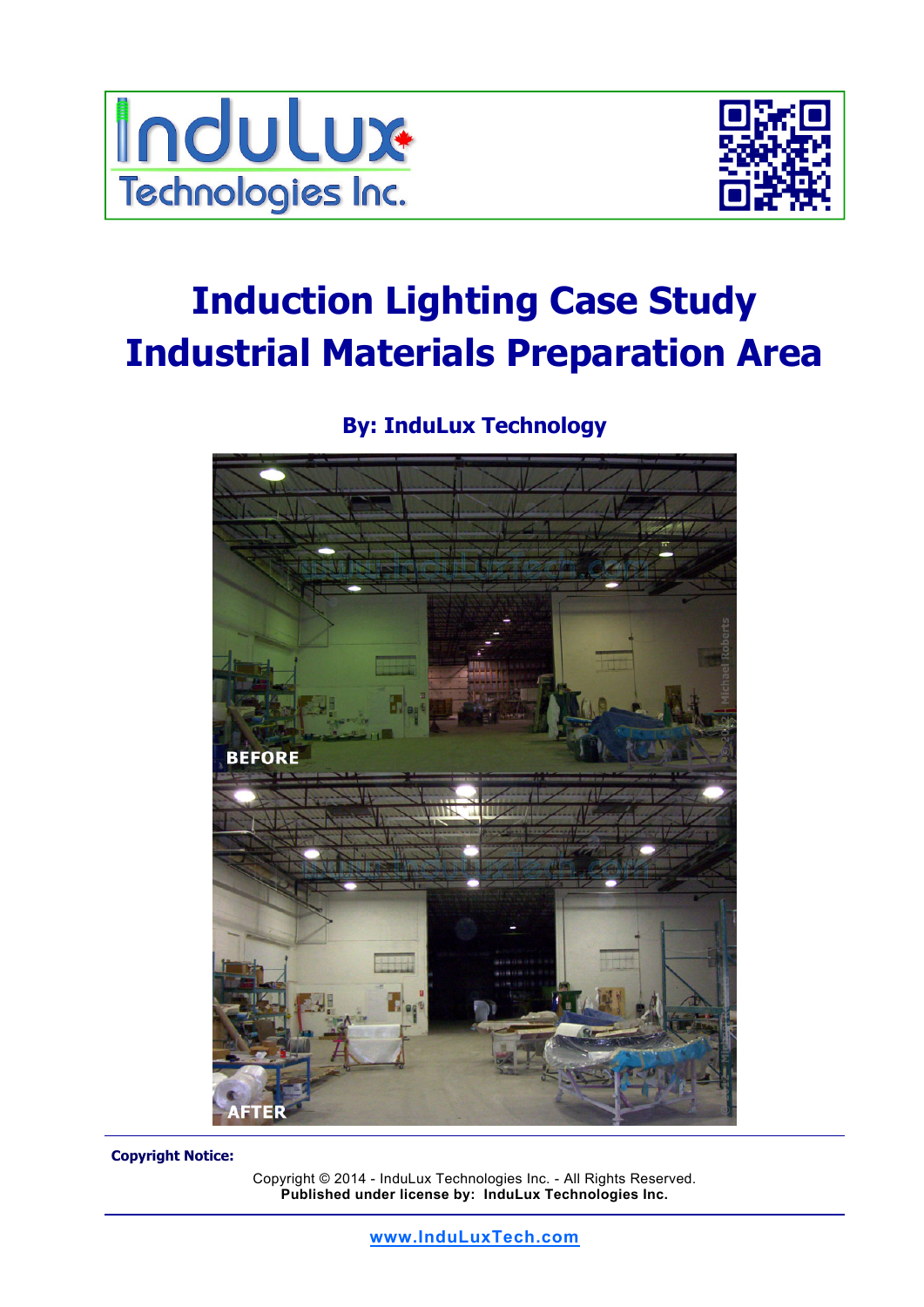



# **Industrial Materials Preparation Area - Lighting Case study[1]**

 A composite materials and structures fabrication company was located in an older industrial warehouse, with high ceilings. The pre-production area, where materials are measured and cut, was poorly lit by mercury vapour High-bay fixtures. Staff had great difficulty seeing measurements and cut-line marks, particularly on carbon-fibre material.

The company specializes in high quality, close tolerance, composite structures made from fibreglass or carbon fibre materials. These structures include large and complex flight simulator shells, and wind turbine blades with complex topology all of which must be made with very high precision.

# **Facility:**

The composites company's manufacturing facilities occupy a total space of 2,972 square meters (32,000 square feet). Only the lighting in the pre-production area, where materials to be assembled and laminated are measured, and cut to size, was renovated.

 The pre-production area has white painted cinder brick walls and a white painted ceiling with unpainted steel beams covered in a reddish primer coat. The height of the space from the floor to the bottom of the steel beam trusses is 5.5 meters (18 feet).



**Before:** The pre-production area where materials to be laminated are cut and measured (work tables and benches have been removed to facilitate a lift to reach the lights). Five of the mercury vapour High-bay lights that were replaced can be seen in this photo.

 The area was lit by eight, poorly placed, 400 watt, Mercury Vapour High-bay lighting fixtures (see initial measurements diagram). In addition to the High-bays, there were two surface mount, 250 Watt, incandescent security lights attached to the steel ceiling and connected to the power supply by means of plugs and sockets. These lights were on a breaker, and were operated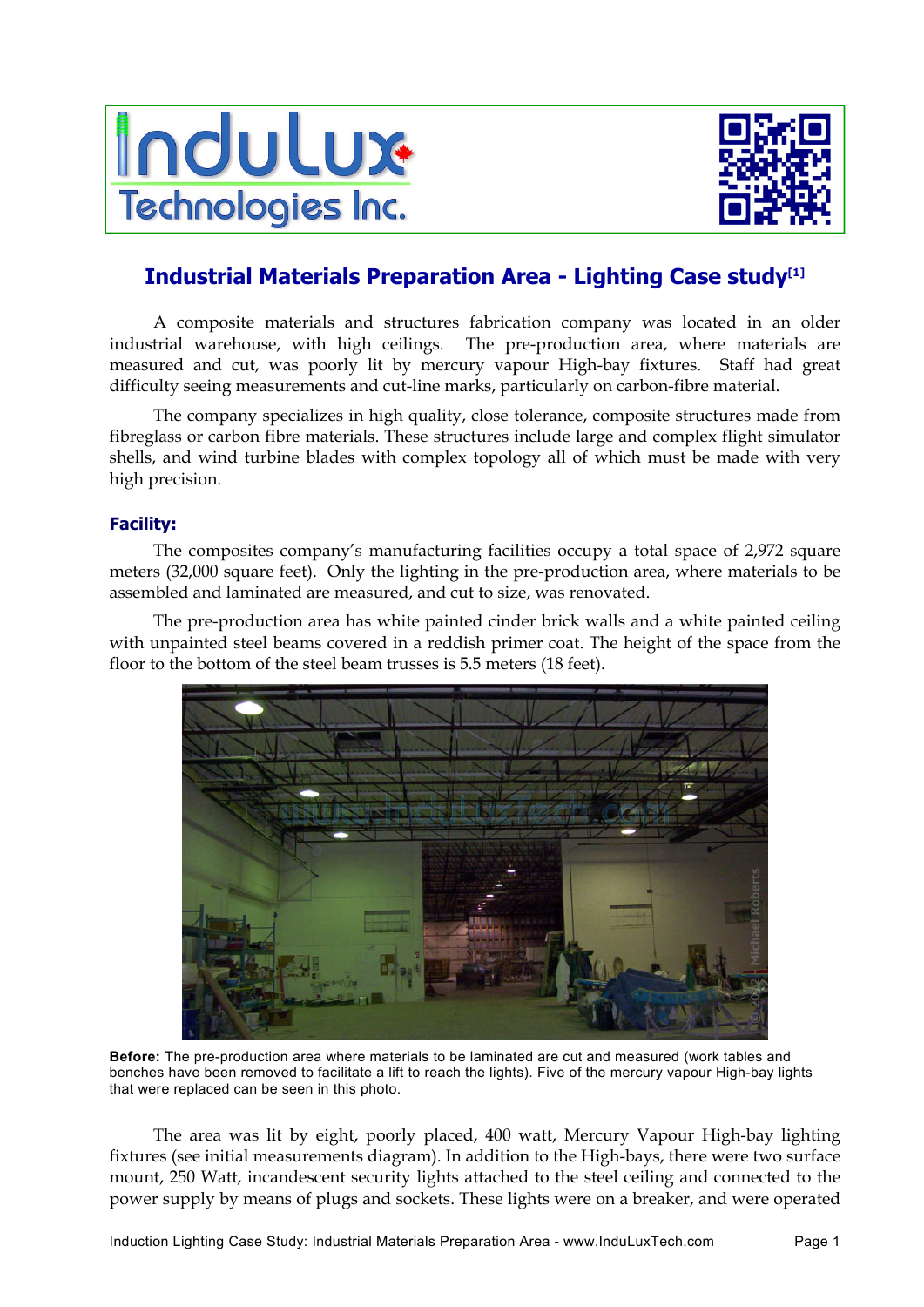24/7. There are also four large glass skylights located in the ceiling over part of the preproduction area (see diagrams) which allows some natural lighting into the pre-production area during the daytime.

#### **Initial Measurements:**

The initial average lighting level was determined by taking measurements using a calibrated Cooke Cal-Light meter measuring in Lux.[2] Due to the presence of the skylights, all light level measurements were performed after dark so that light from the skylights would not affect the illumination measurements.

 Light levels were measured, at floor level, in six locations spaced evenly between the existing Mercury Vapour High-bay fixtures (see diagram on right). The measurement locations were marked with tape on the floor so that they could be used again for the "after" light level measurements once the lighting renovations were completed.

 The initial light readings of 157, 140.1, 124, 118, 135.5 and 107.7 Lux were added, and then divided by 6, to give an average light measurement of 130.3 Lux in the space (see the diagram on right -  $Lx = Lux$ ).

#### **Lighting Renovation Objectives:**

The primary objective was to raise the lighting levels in the area significantly, while improving colour rendering. Colour rendering was especially important as the carbon fibre material used in some of the fabrication work is black and thus details of measurement marks needed for cutting were difficult to see under the existing mercury vapour lighting. Reduction of electrical power consumption by the lighting in the pre-production area was a secondary objective.

#### **Logistics:**

The lighting renovations were performed over a weekend, with initial light measurements made on Friday night, electrical work performed on Saturday and Sunday during the day, and final light measurements made Sunday night after dark. This approach, while more costly for electrical contracting work due to overtime rates, was chosen so as to minimally disrupt the company's production schedule**.** 

#### **Lighting Renovations:**

 All eight of the existing Mercury Vapour High-bay fixtures, installed as 2 rows of 4 fixtures, located approximately 5.5 meters (18 feet) above the floor (see diagram on previous page), were removed and recycled. It was determined that the new magnetic Induction lamp<sup>[3]</sup> High-bay fixtures would be installed such that the bottoms of the fixtures would not protrude below the steel beams. This preserved the the height in the manufacturing facility, while





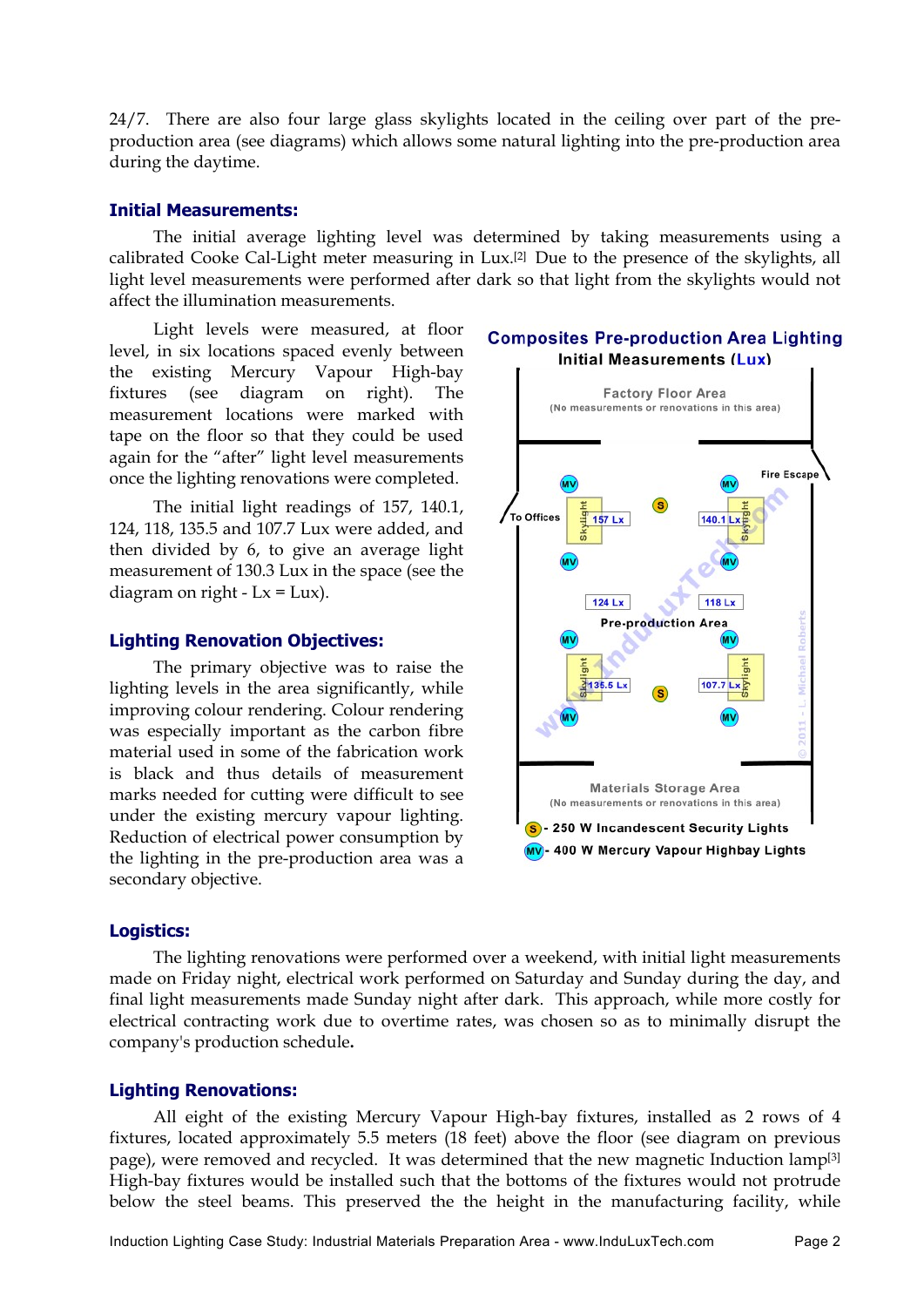eliminating some shadows cast by the steel beams due to poor placement of the original mercury vapour high-bay lighting fixtures (some were located above the steel beams).

 Fifteen, 200W, 4,100K, magnetic induction lamp indoor High-bay lighting fixtures with open bottoms (no lens or diffuser) were to be installed in the same pre production area, in an evenly spaced five by three grid array.

 The two existing 250 watt incandescent bulbs (safety/security lighting) were removed and the electrical contractor then rearranged the locations of the surface mounted outlets, and installed an additional outlet such that the three outlets were relatively evenly spaced across the length of the area. Three, 40 watt, 4,100K induction lamp fixtures were installed adjacent to the sockets as replacement safety/security lights. Note that the security lights were placed nonsymmetrically (see diagram) so that they would provide some light spill into the materials storage, and factory floor areas, located at either end of the pre-production area.

#### **Final Measurements:**

 Detailed light level measurements were taken after the new lights were installed - again at night so as to eliminate the effects of daylight from the skylights. The measurements were taken at the same locations on the floor of the manufacturing area (previously marked with tape) as used before, with the same Cooke Cal-Light meter, and were taken in Lux (Lx).

 The readings of 236, 268, 248, 282, 234 and 277 Lux were then added and divided by six to give an average light level reading of 257.5 Lux in the space (see diagram on next page).

 The Initial average measurement of 130.3 Lux was multiplied by the S/P Ratio of 0.80 for the mercury vapour lamps yielding an adjusted average light level of 104.2 VEL (Visually Effective Lux[4] ).

 The average of 257.7 Lux under the 4,100K induction lamps was multiplied by an S/P Ratio of 1.62 to yield 417.4 VEL. Naturally, staff work on tables and benches, which are above the floor, thus they will experience even higher light levels on the working surfaces.

 This renovation of the pre-production area lighting represents an increase in average lighting levels of about 98% in meter Lux or about a 300% increase in VEL (Visually Effective Lumens).

#### **Composites Pre-production Area Lighting Final Measurements (Lux)**



## **Comparison of Electrical Power Consumption:**

 The initial lighting consisted of eight 400 watt mercury vapour High-bay fixtures, plus 50 watts each for "core & coil" ballast overhead, for a load of 450 watts per High-bay fixture; a total High-bay load 3,600 watts (3.6 kWh). In addition, there were two 250W incandescent security light fixtures adding 500 watts, for a total load in the production area of 4,100 watts (4.1 kWh).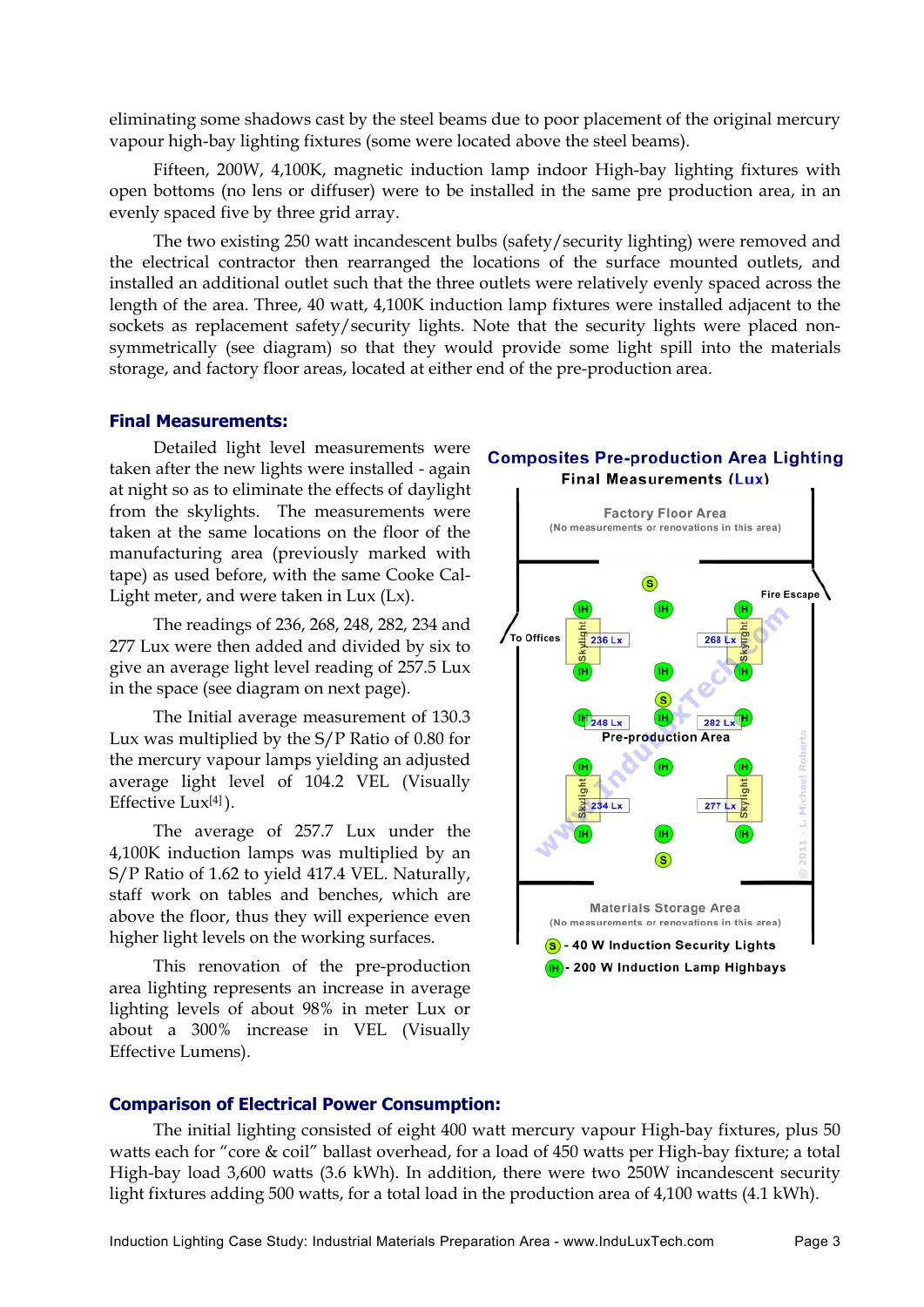The renovated induction lighting system consists of fifteen 200 watt induction lamp Highbay fixtures with a Cos-Phi of .98, therefore each fixture consumes only 202 watts of power for a total of 3,060 watts for the High-bays (3.06 kWh). The old incandescent security lights were replaced with three 40 watt induction fixtures with a ballast overhead of 2 watts each or 42 watts per fixture - total for the security lights 126 watts (.126 kWh). The grand total of the renovated induction lighting installation is 3,186 watts (3.19 kWh) - a savings of 914 watts (0.914 kWh).



**After:** The composites pre-production area where materials are cut and measured is shown after upgrading the facility to induction lamp High-bays. Nine of the induction lamp High-bay light fixtures and one of the security light fixtures can be seen in this photo.

 Based on local electrical energy costs of \$0.12 per kWh, with an average usage of 50 hours per week and 50 weeks per year, the estimated energy cost savings is only \$274.20 per year.

 The design objectives were met, with a dramatic increase in lighting levels, which is expected to save much more money than the power consumption reduction. The major savings will come from reducing material cutting and measurement errors, as well as increasing employee productivity and reducing absenteeism.

## **Summary:**

 The original Mercury Vapour High-bay lights and the incandescent security lights, which consumed a total of 4,100 watts (including ballast overhead), were replaced with a mix of magnetic induction lamp 40 watt fixtures and 200 watt induction lamp High-bay fixtures. The lighting electrical load (including ballast overhead) was reduced from 4,100 watts to a total of 3,186 watts (3.186 kWh) - a savings of 914 watts (.914 kWh) or about 22%.

 The average lighting levels in the pre-production area were increased from 130.3 Lux to 257.5 Lux – an increase of about 98%. When corrected for S/P Ratio, the increase was from 104.2 VEL to 417.4 VEL - about a 300% increase in VEL.

 In addition, the company will realise additional dollar savings through a reduction in operational and maintenance costs provided by the induction lamps.

- **Electrical load was reduced** from 4,100W to 3,168W about a **22% energy savings!**
- **Average light levels were improved** from 130.3 to 257.5 Lux about **98% brighter!**
- Adjusted for S/P Ratio, **the new induction lighting produced 417.4 VEL about a 300% increase in VEL!**